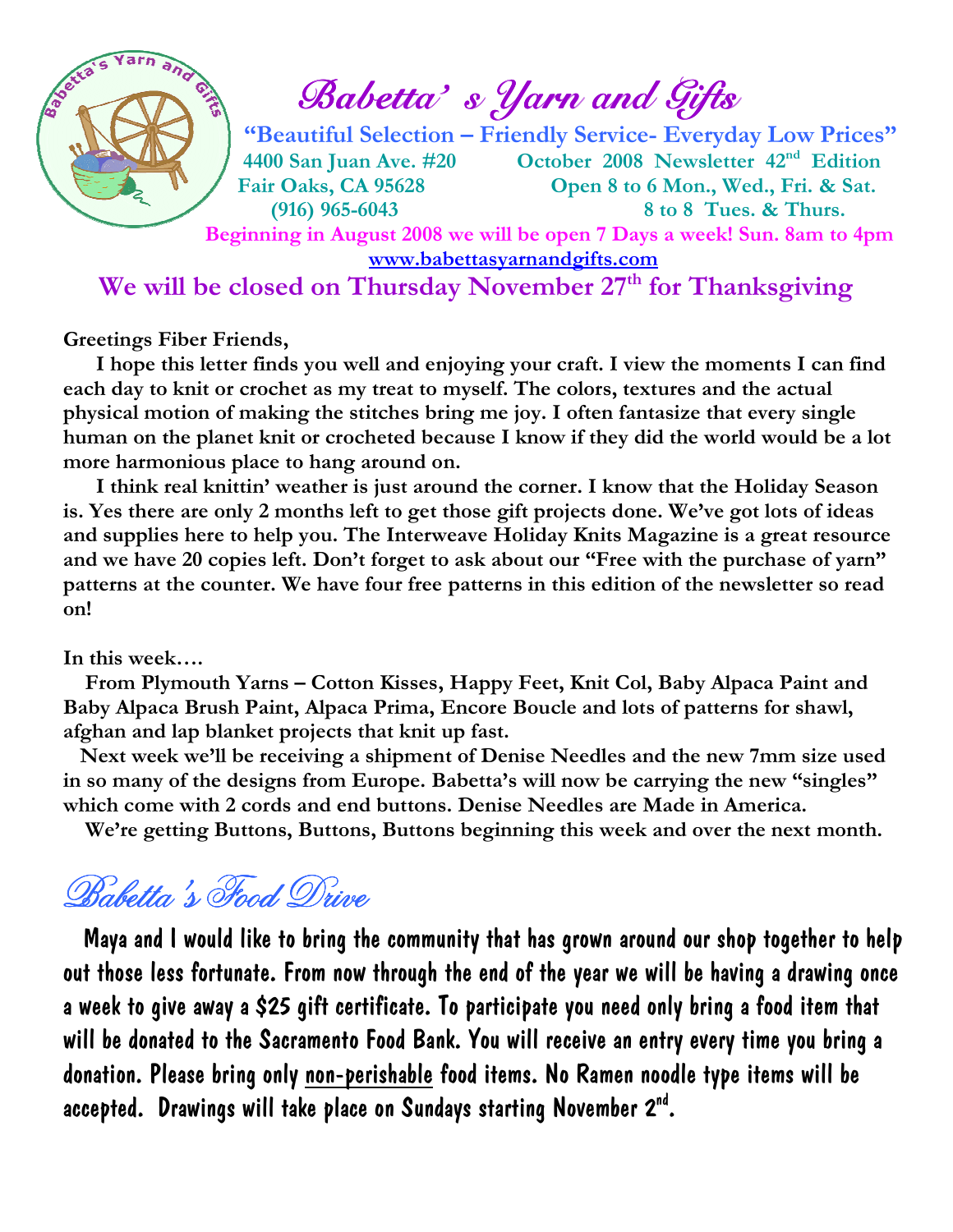November 4, 2008 is Election Day. Don't forget to vote. Wear your "I VOTED" sticker in on that day and receive a 10% discount on yarn purchases. We'll be open from 8am to 8pm.

 Need help affording some of those holiday projects? Look for Bargain Bins throughout the store containing yarns discounted from 30% to 50%. All discounts sales are final.



## Classes for November 2008 at Babetta's

 In our project classes you can learn to knit anything from scarves to socks to felted purses to lace shawls to hats to sweaters. Pick your project and join in the fun. Our knitters inspire each other to try new things by sharing ideas and showing off their latest creation. Sign up for one of our classes and you will receive a coupon for %10 off your next purchase. If our class times aren't convenient we also offer private lessons in Knitting, Crochet, Spinning and Weaving by appointment.

\*Pre-registration is required as class sizes are limited. Please choose your dates carefully. Because of scheduling conflicts and complications, make-up classes will only be allowed under special circumstances and individual consideration.

**Tuesdays Nov. 4, 11 & 18**  Knitting Project 6pm – 7:30pm fee \$40

**Wednesdays Nov. 5, 12 & 19**  Knitting Project 1pm – 2:30pm fee \$40 Knitting Project 3:00pm- 4:30pm fee \$40

**Thursday Nov. 6, 13 & 20**  Knitting Project 6pm – 7:30pm fee \$40

**Saturdays Nov. 8, 15 & 22**  Crochet 2pm – 3:30pm fee \$40 Knitting Project 4pm – 5:30pm fee \$40

Private Lessons Knitting or Crochet \$15 an hour and Group Knitting or Crochet Private lessons \$10 an hour per person. Spinning or weaving \$20 an hour and group rates are \$15 an hour per person.

Meeting date for the Great American Aran Afghan Knit-a-Long Nov. 17 1pm-3pm

Come sit and knit with our knitting group on the 1<sup>st</sup> & 3<sup>rd</sup> Sat. every month. Nov.1 & 15

Join the Fair Oaks Madhatters Knitting Group Meeting Date at Babetta's The second Thursday of every month from  $10am - 12pm$  upcoming date Oct.  $9<sup>th</sup>$ 

Next Laminaria knit-a-long date is Nov. 4<sup>th</sup> 6pm to 8pm.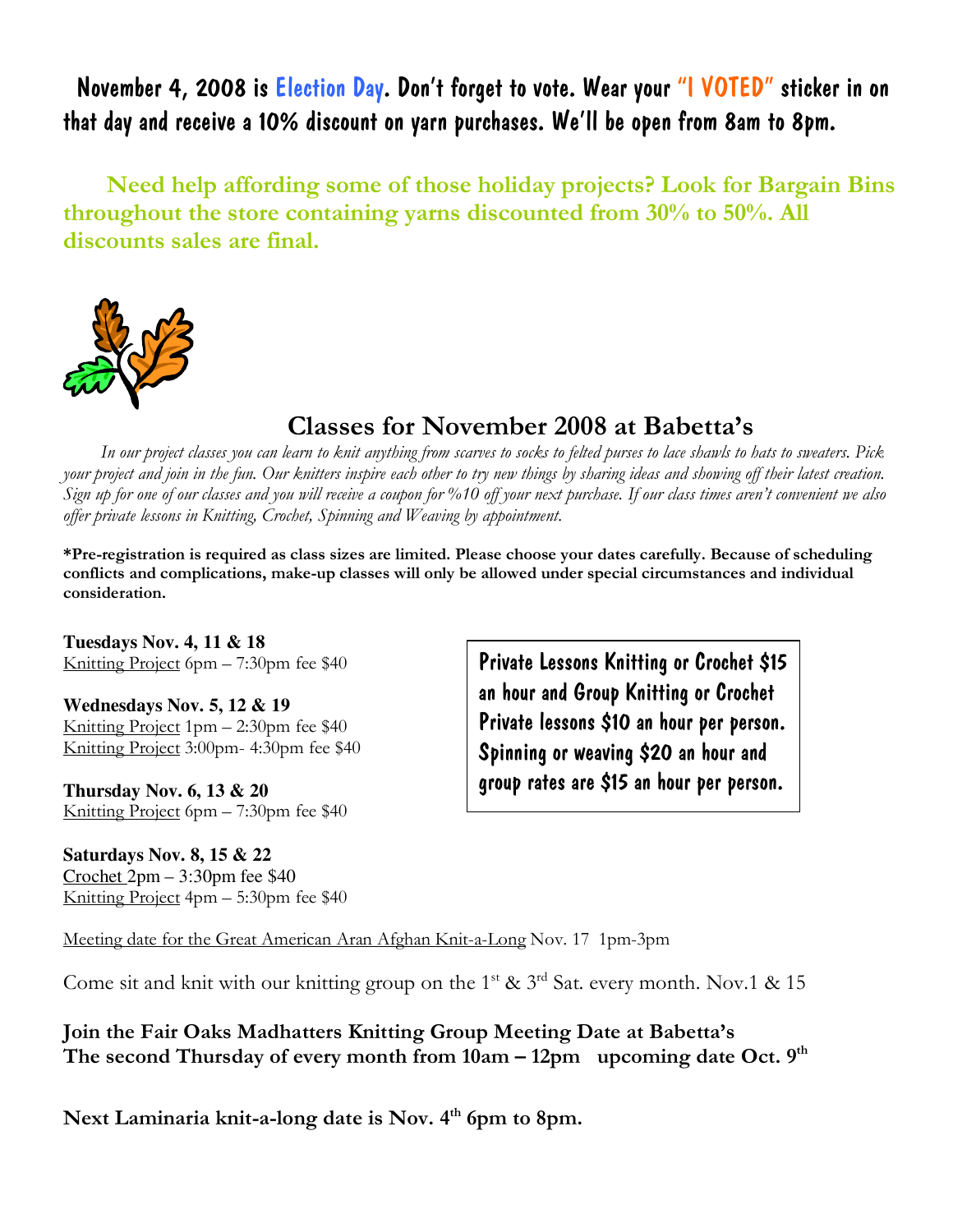### Free Pattern reprinted from January 2007

## A Mocha Cozy

Knit yourself or your friends a signature Mocha or Latte` Cozy that is reusable and helps identify your special beverage. It only takes a few yards of material and is a great use of leftovers from bigger projects. Worsted or thicker yarn works best for insulation. This pattern uses Karaoke from South West Trading Co. and uses a little less than a third of a ball or 33 meters.

Needle size 7 or size to obtain gauge. (I had to use size 6, I knit loose) Gauge: 4.5 st = 1" in st st. CO 40 st on 3 DPNs, place marker and join into round being careful not to twist your stitches. Tiny Twist Cable Rib Pattern used through out:

Rounds 1, 2, &  $4 - (k2, p2)$  around slip marker before starting each round.

Round 3 =(k into the back of the  $2<sup>nd</sup>$  st on the left needle, do not remove it, k into the front of the 1<sup>st</sup> stitch on the left needle, remove both sts, p2 ) repeat around.

Repeat these 4 rounds 7 times or until your cozy is the length you like and bind off loosely. If you want to use a thicker yarn find your gauge and cast on enough stitches to equal 9" circumference making sure that the number of stitches is divisible by 4.

#### Free Pattern reprinted from January 2006

## **Easy Fingerless Gloves**

Materials: 1 Hank Baby Alpaca Grande or any 3st per inch yarn, a set of 10.5 double point needles & a marker.

Stitch glossary:  $CO = \text{cast on}$ ,  $K1 = \text{knit one}$ ,  $P1 = \text{purl one}$ ,  $BO = \text{bind off}$ , st = stitch

Using 3 double point needles  $CO$  24 st (8 st per needle). Place Marker. With  $4<sup>th</sup>$  needle join work into round being careful not to twist the stitches. Work 10 rounds K1, P1 (ribbing). Work 9 rounds K every stitch (stockinette). For the next 6 rows you will be working the glove flat in stockinette (knit a row, purl a row) by just stopping at the marker and turning back the other direction. Join the glove back into the round at this point and work 3 rounds knitting every stitch (stockinette). Knit the last six rounds K1, P1 (ribbing)

And bind of in pattern (K1, P1) loosely.

If you'd like to see these fun soft gloves we have a pair on display in the store.

Free patterns for October 2008

Penelope's Baby Legs designed by Gustine

#### Materials: 1 50-gram Ball Frog Tree Merino or any soft worsted weight, size 7 DPNs.

CO 48 sts on 3 dpns and join in the round. K2, P2 for 6". Work 1 round K2, p2TOG, then work k2, p1 for 2". Bind off loosely. Make two!